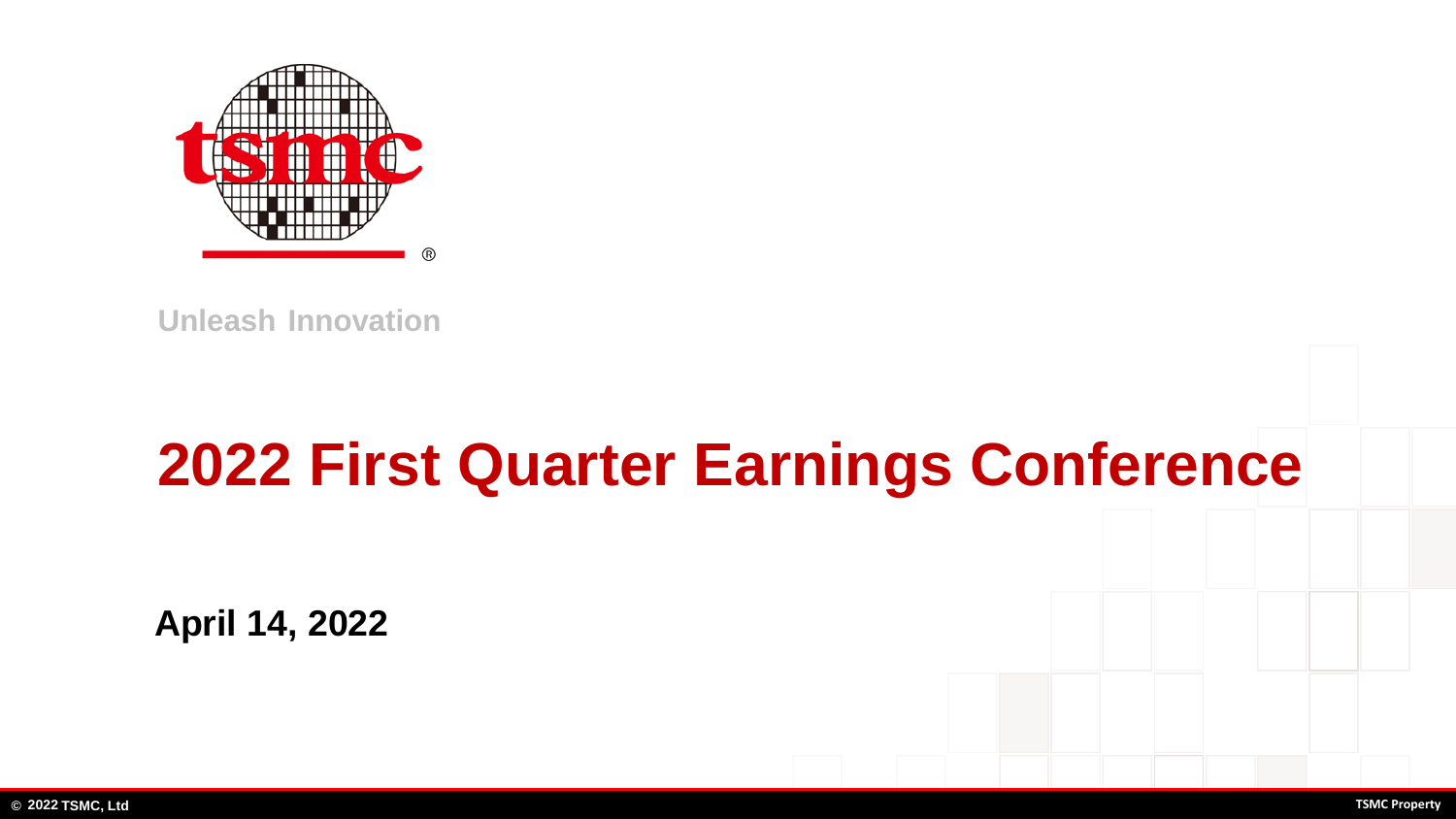### **Agenda**

• **Q&A**

- **1Q22 Financial Results and 2Q22 Outlook Wendell Huang, CFO**
- 

• **Welcome Jeff Su, IR Director** • **Key Messages Wendell Huang, CFO C.C. Wei, CEO**

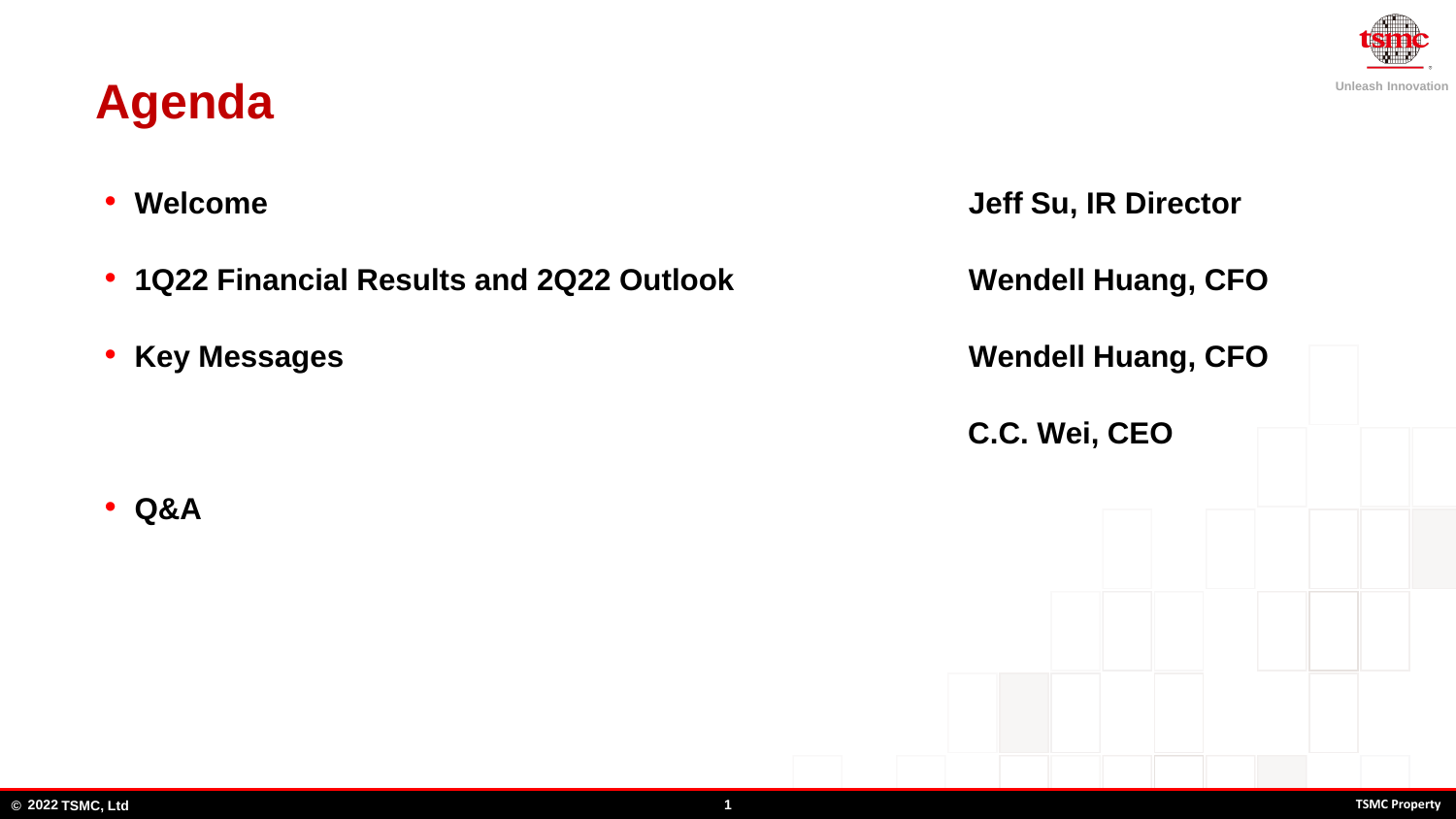

### **Safe Harbor Notice**

- TSMC's statements of its current expectations are forward-looking statements subject to significant risks and uncertainties and actual results may differ materially from those contained in the forward-looking statements.
- Information as to those factors that could cause actual results to vary can be found in TSMC's Annual Report on Form 20-F filed with the United States Securities and Exchange Commission (the "SEC") on April 16, 2021 and such other documents as TSMC may file with, or submit to, the SEC from time to time.
- Except as required by law, we undertake no obligation to update any forward-looking statement, whether as a result of new information, future events, or otherwise.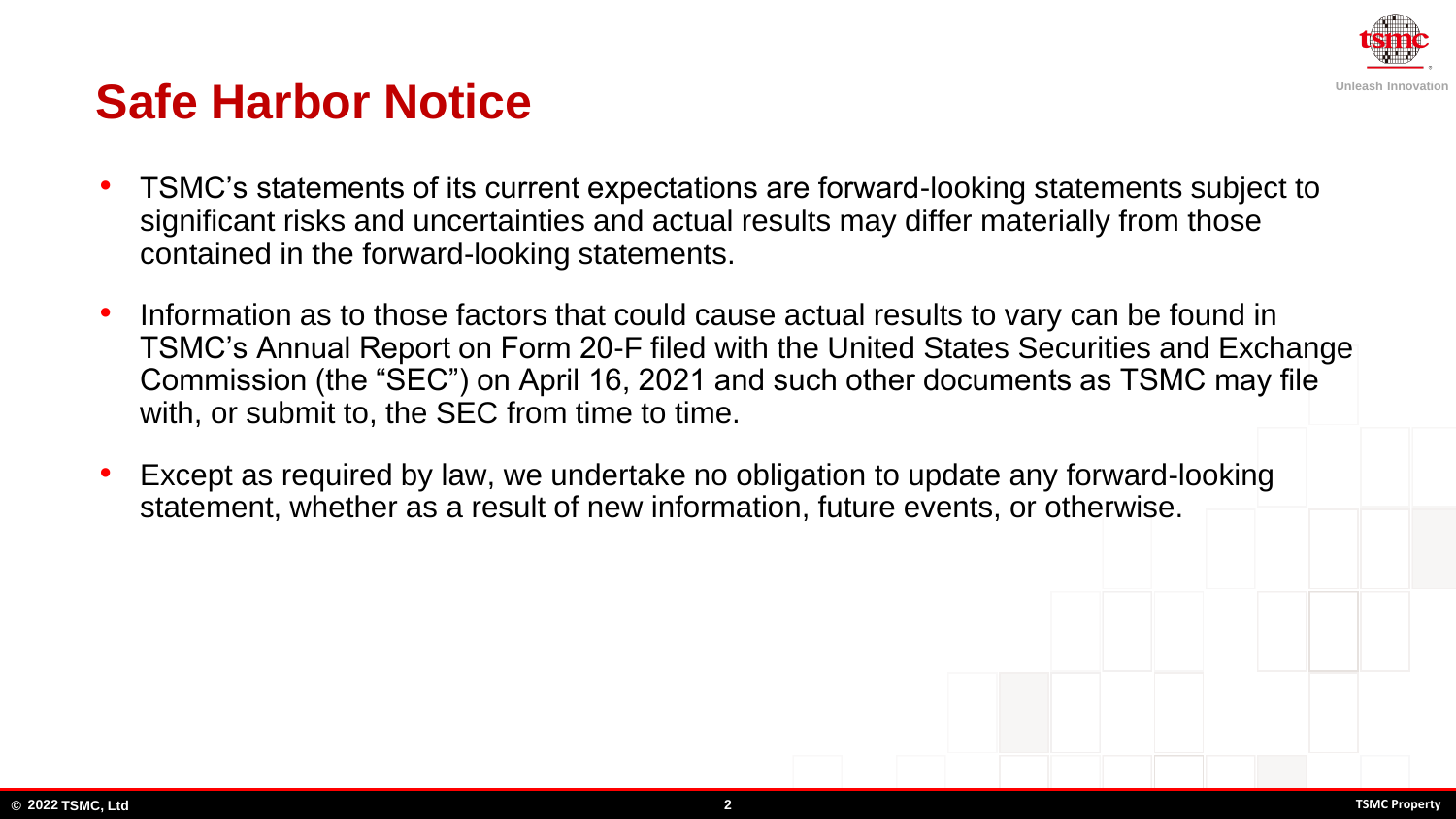

# **Statements of Comprehensive Income**

*Selected Items from Statements of Comprehensive Income* 

|                                                  | <b>1Q22</b> | <b>1Q22</b>     |         | <b>1Q21</b> | <b>1Q22</b>  | <b>1Q22</b>         |
|--------------------------------------------------|-------------|-----------------|---------|-------------|--------------|---------------------|
| (In NT\$ billions unless otherwise noted)        |             | <b>Guidance</b> | 4Q21    |             | Over<br>4Q21 | Over<br><b>1Q21</b> |
| Net Revenue (US\$ billions)                      | 17.57       | 16.6-17.2       | 15.74   | 12.92       | $+11.6%$     | $+36.0%$            |
| Net Revenue                                      | 491.08      |                 | 438.19  | 362.41      | $+12.1%$     | $+35.5%$            |
| <b>Gross Margin</b>                              | 55.6%       | 53.0%-55.0%     | 52.7%   | 52.4%       | $+2.9$ ppts  | $+3.2$ ppts         |
| <b>Operating Expenses</b>                        | (48.61)     |                 | (47.88) | (39.11)     | $+1.5%$      | $+24.3%$            |
| <b>Operating Margin</b>                          | 45.6%       | 42.0%-44.0%     | 41.7%   | 41.5%       | $+3.9$ ppts  | $+4.1$ ppts         |
| Non-Operating Items                              | 3.04        |                 | 2.05    | 4.52        | +48.6%       | $-32.8%$            |
| Net Income to Shareholders of the Parent Company | 202.73      |                 | 166.23  | 139.69      | $+22.0%$     | $+45.1%$            |
| <b>Net Profit Margin</b>                         | 41.3%       |                 | 37.9%   | 38.6%       | $+3.4$ ppts  | $+2.7$ ppts         |
| EPS (NT Dollar)                                  | 7.82        |                 | 6.41    | 5.39        | $+22.0%$     | $+45.1%$            |
| <b>ROE</b>                                       | 36.2%       |                 | 31.3%   | 29.5%       | $+4.9$ ppts  | $+6.7$ ppts         |
| Shipment (Kpcs, 12"-equiv. Wafer)                | 3,778       |                 | 3,725   | 3,359       | $+1.4%$      | $+12.5%$            |
| Average Exchange Rate--USD/NTD                   | 27.95       | 27.60           | 27.85   | 28.05       | $+0.4%$      | $-0.4%$             |

\* Diluted weighted average outstanding shares were 25,930mn units in 1Q22.

\*\* ROE figures are annualized based on average equity attributable to shareholders of the parent company.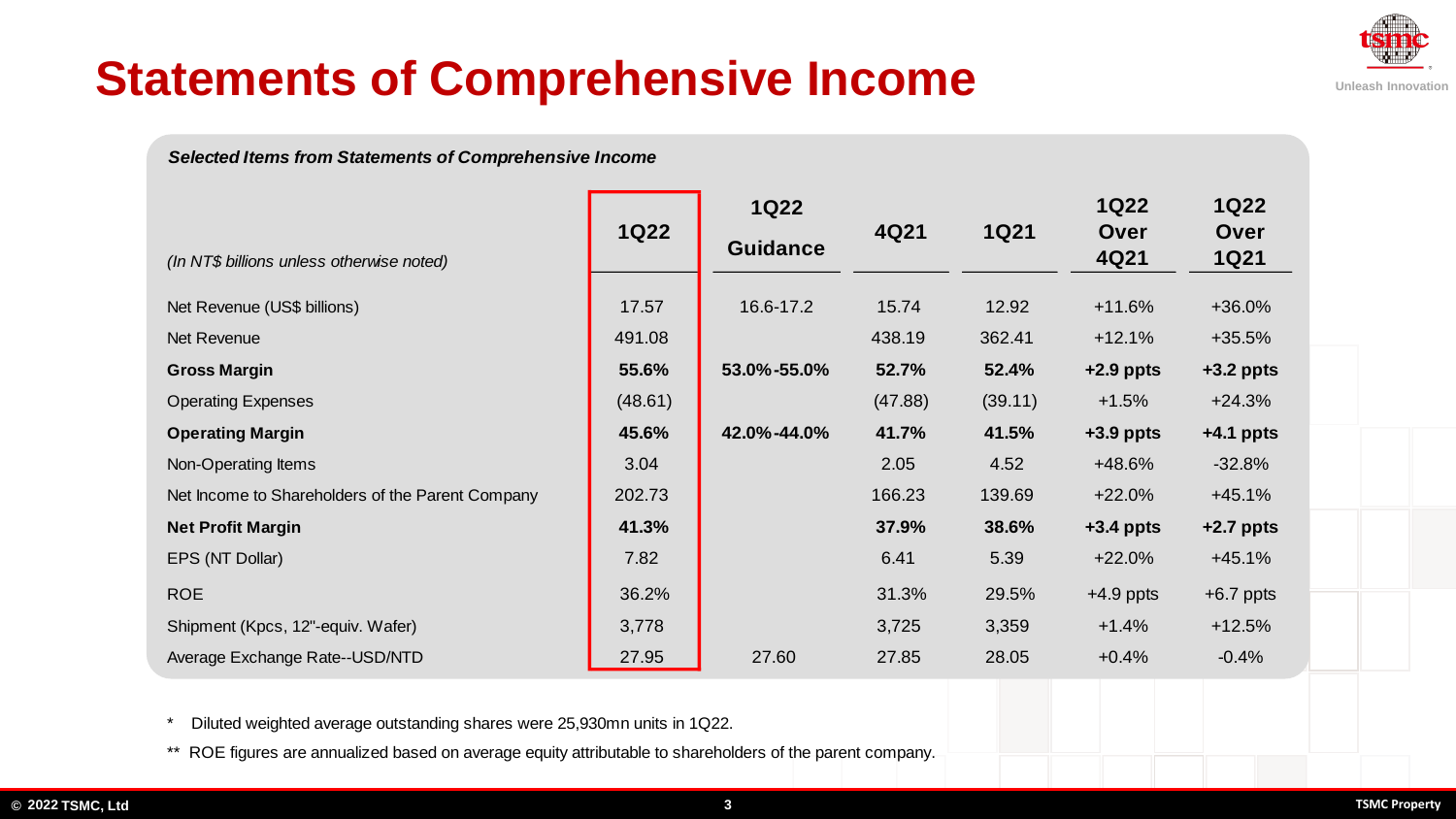## **1Q22 Revenue by Technology**



**Unleash Innovation**



7nm and Below Revenue

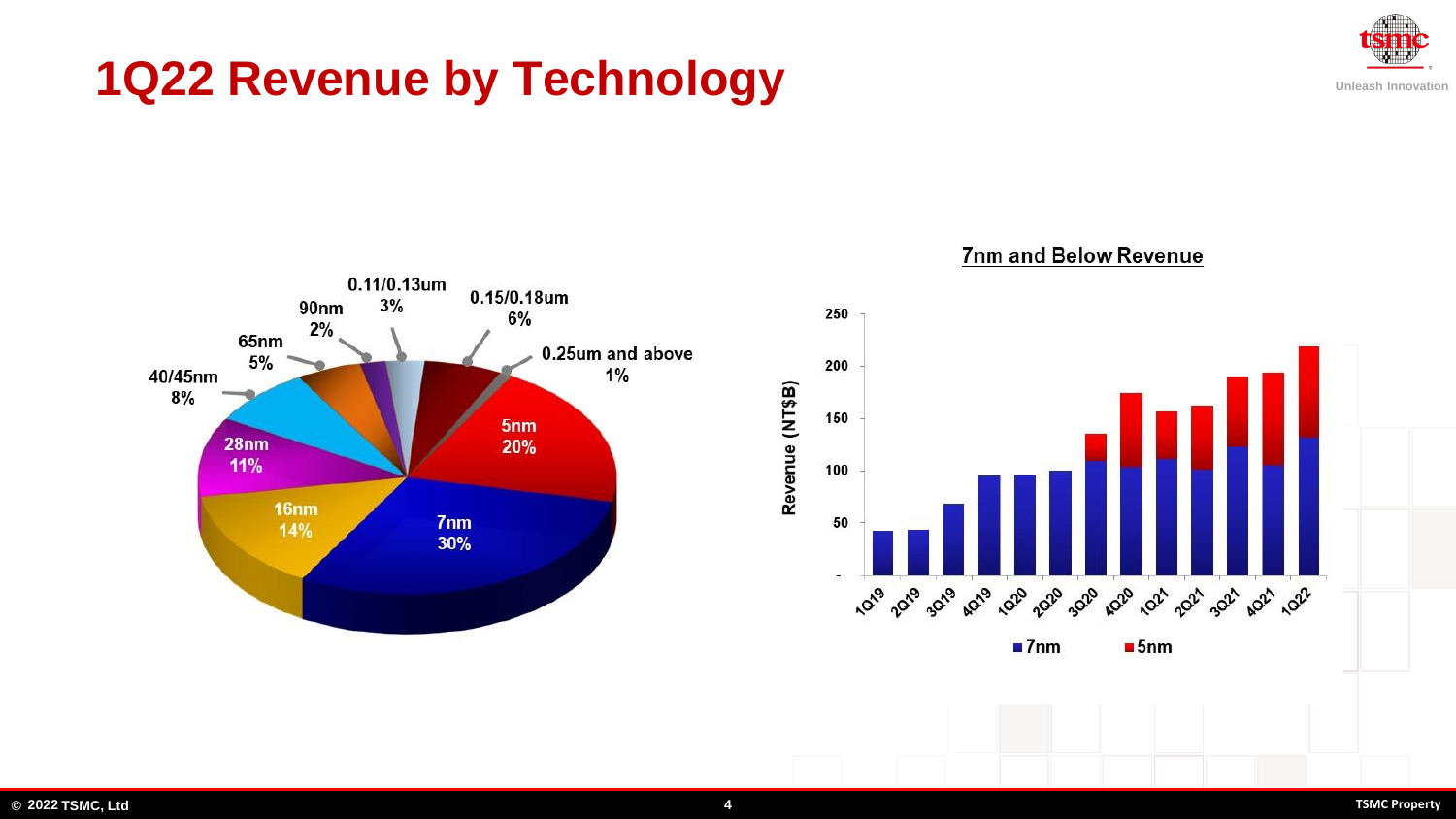### **1Q22 Revenue by Platform**



**Unleash Innovation**



#### Growth Rate by Platform (QoQ)

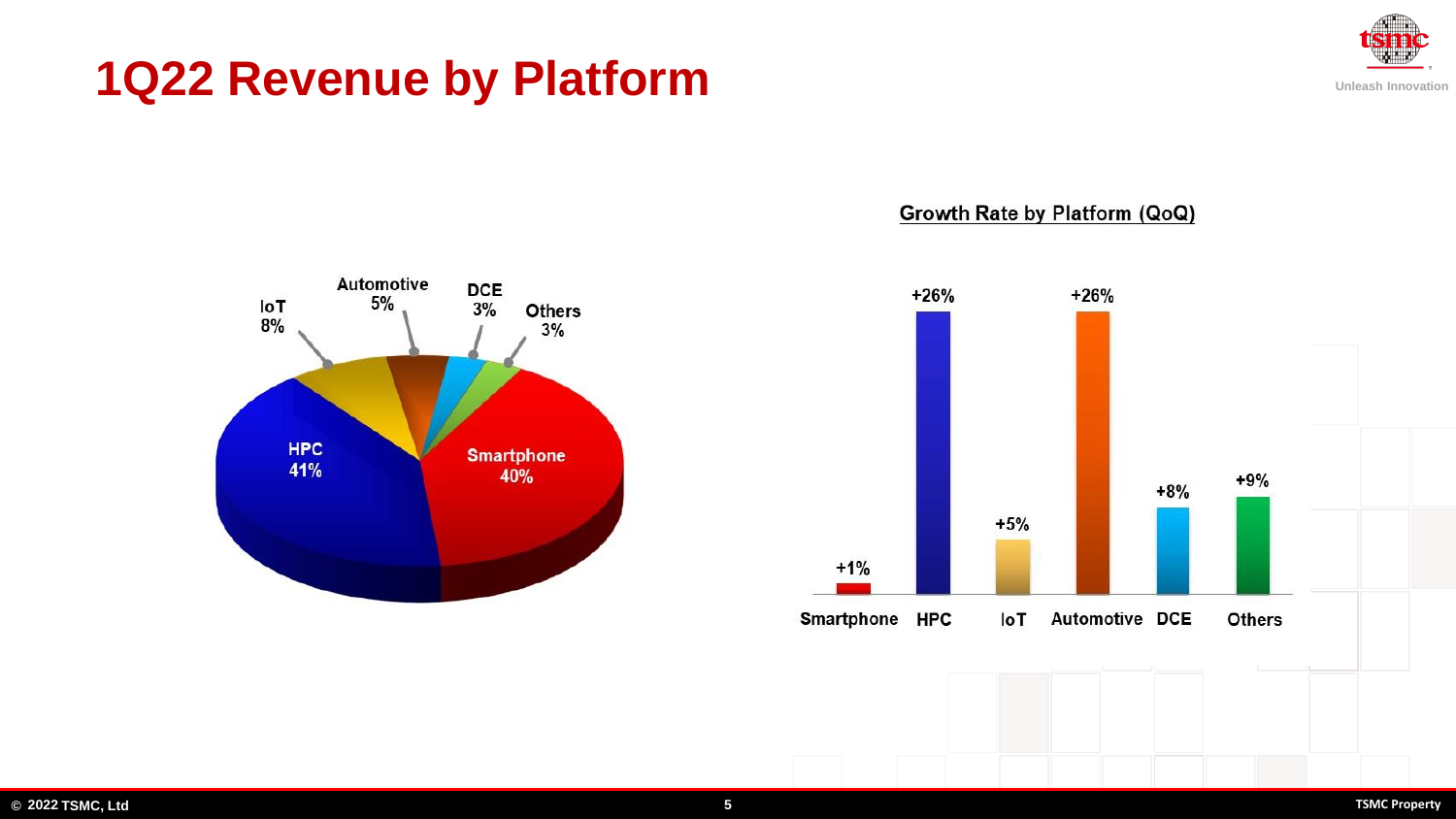

### **Balance Sheets & Key Indices**

| <b>Selected Items from Balance Sheets</b><br>(In NT\$ billions) | <b>1Q22</b>   |               | 4Q21          |               | <b>1Q21</b>   |               |
|-----------------------------------------------------------------|---------------|---------------|---------------|---------------|---------------|---------------|
|                                                                 | <b>Amount</b> | $\frac{9}{6}$ | <b>Amount</b> | $\frac{0}{0}$ | <b>Amount</b> | $\frac{9}{6}$ |
| Cash & Marketable Securities                                    | 1,282.06      | 32.1%         | 1,188.46      | 31.9%         | 796.72        | 27.3%         |
| <b>Accounts Receivable</b>                                      | 213.43        | 5.3%          | 198.30        | 5.3%          | 167.48        | 5.7%          |
| Inventories                                                     | 200.12        | 5.0%          | 193.10        | 5.2%          | 154.57        | 5.3%          |
| Long-term Investments                                           | 45.74         | 1.2%          | 29.38         | 0.8%          | 29.13         | 1.0%          |
| Net PP&E                                                        | 2,104.33      | 52.7%         | 1,975.12      | 53.0%         | 1,658.55      | 56.8%         |
| <b>Total Assets</b>                                             | 3,992.68      | 100.0%        | 3,725.50      | 100.0%        | 2,919.13      | 100.0%        |
| <b>Current Liabilities</b>                                      | 822.87        | 20.6%         | 739.50        | 19.8%         | 661.65        | 22.7%         |
| Long-term Interest-bearing Debts                                | 632.74        | 15.8%         | 613.38        | 16.5%         | 279.47        | 9.6%          |
| <b>Total Liabilities</b>                                        | 1,671.21      | 41.9%         | 1,554.77      | 41.7%         | 978.13        | 33.5%         |
| <b>Total Shareholders' Equity</b>                               | 2,321.47      | 58.1%         | 2,170.73      | 58.3%         | 1,941.00      | 66.5%         |
| <b>Key Indices</b>                                              |               |               |               |               |               |               |
| <b>A/R Turnover Days</b>                                        | 38            |               | 40            |               | 40            |               |
| <b>Inventory Turnover Days</b>                                  | 88            |               | 88            |               | 83            |               |
| <b>Current Ratio (x)</b>                                        | 2.1           |               | 2.2           |               | 1.7           |               |
| <b>Asset Productivity (x)</b>                                   | 1.0           |               | 0.9           |               | 0.9           |               |

\* Total outstanding shares were 25,930 mn units at 3/31/22

\*\* Asset productivity = Annualized net revenue / Average net PP&E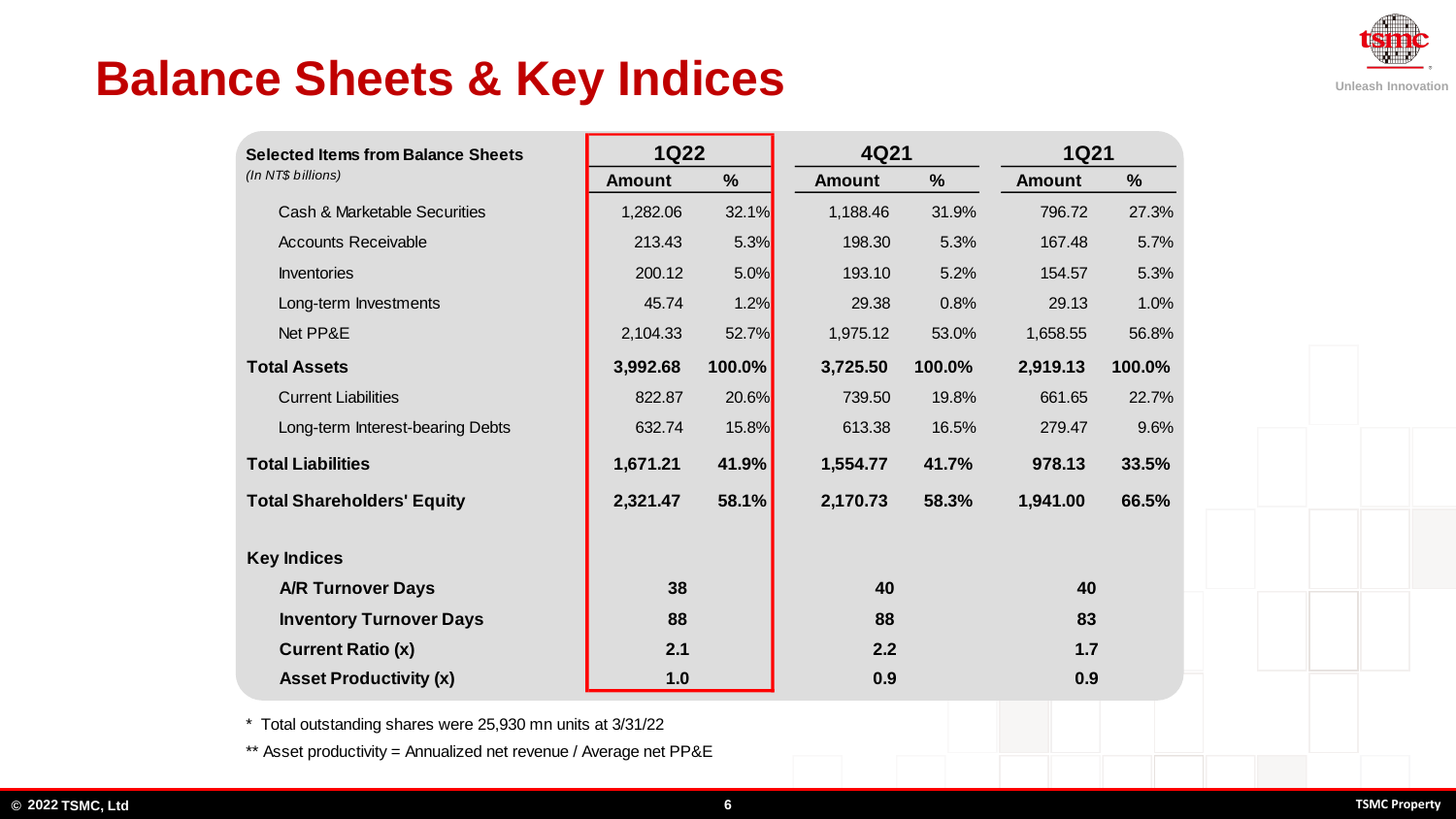### **Cash Flows**

| (ln NTS)                       | <b>1Q22</b> | 4Q21     | <b>1Q21</b> |  |
|--------------------------------|-------------|----------|-------------|--|
| <b>Beginning Balance</b>       | 1,064.99    | 853.81   | 660.17      |  |
| Cash from operating activities | 372.17      | 378.20   | 227.82      |  |
| Capital expenditures           | (262.13)    | (235.56) | (248.03)    |  |
| Cash dividends                 | (71.31)     | (71.31)  | (64.83)     |  |
| Short-term loans               | 30.53       | (1.86)   | 52.07       |  |
| Bonds payable                  | 19.60       | 157.47   | 18.50       |  |
| Investments and others         | (2.26)      | (15.76)  | 19.03       |  |
| <b>Ending Balance</b>          | 1,151.59    | 1,064.99 | 664.73      |  |
| Free Cash Flow *               | 110.04      | 142.64   | (20.21)     |  |

 $*$  Free cash flow = Cash from operating activities  $-$  Capital expenditures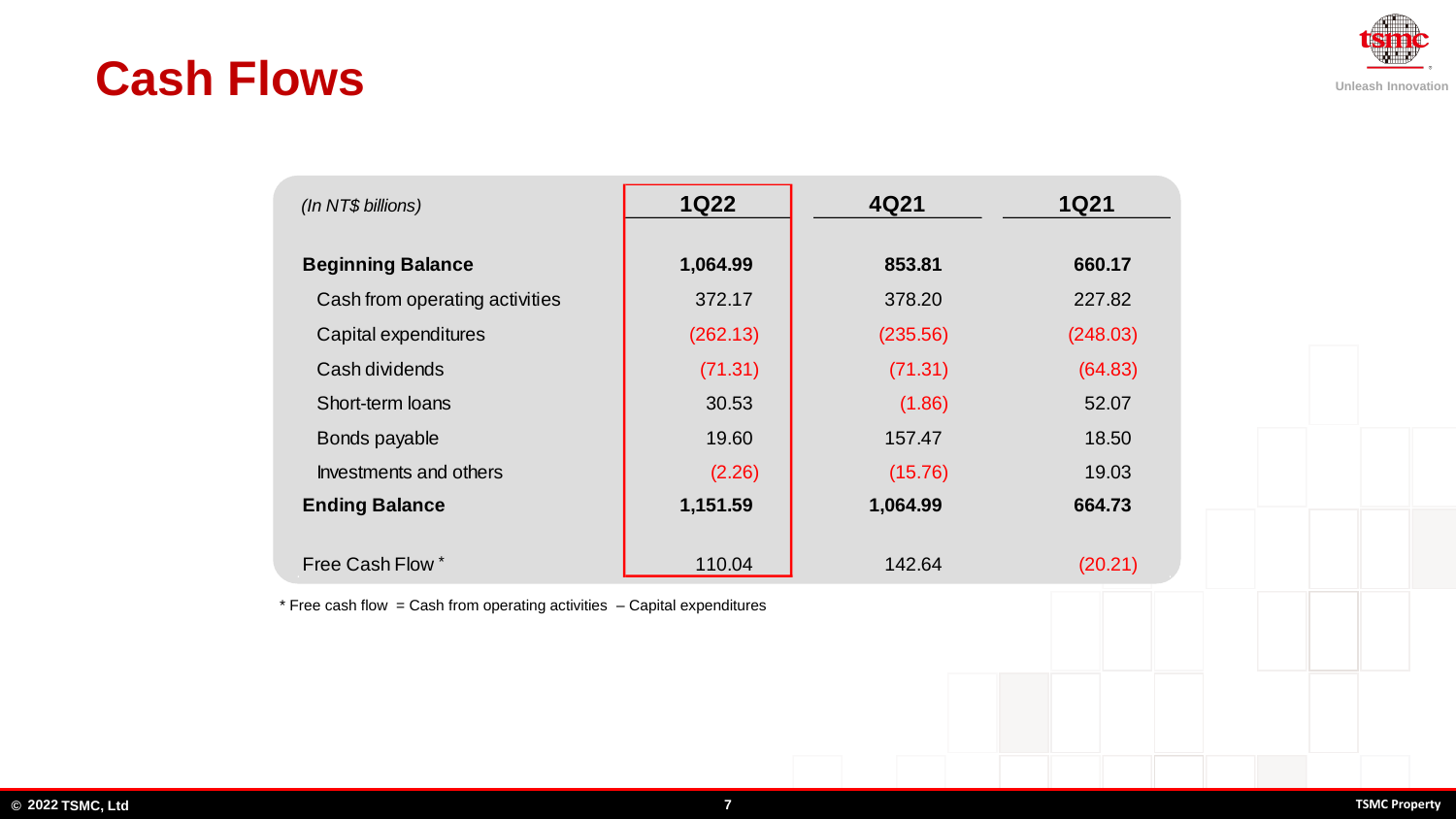



**Based on our current business outlook, management expects:**

◼ **Revenue to be between US\$ 17.6 billion and US\$ 18.2 billion**

**And, based on the exchange rate assumption of 1 US dollar to 28.8 NT dollars, management expects:**

- ◼ **Gross profit margin to be between 56% and 58%**
- ◼ **Operating profit margin to be between 45% and 47%**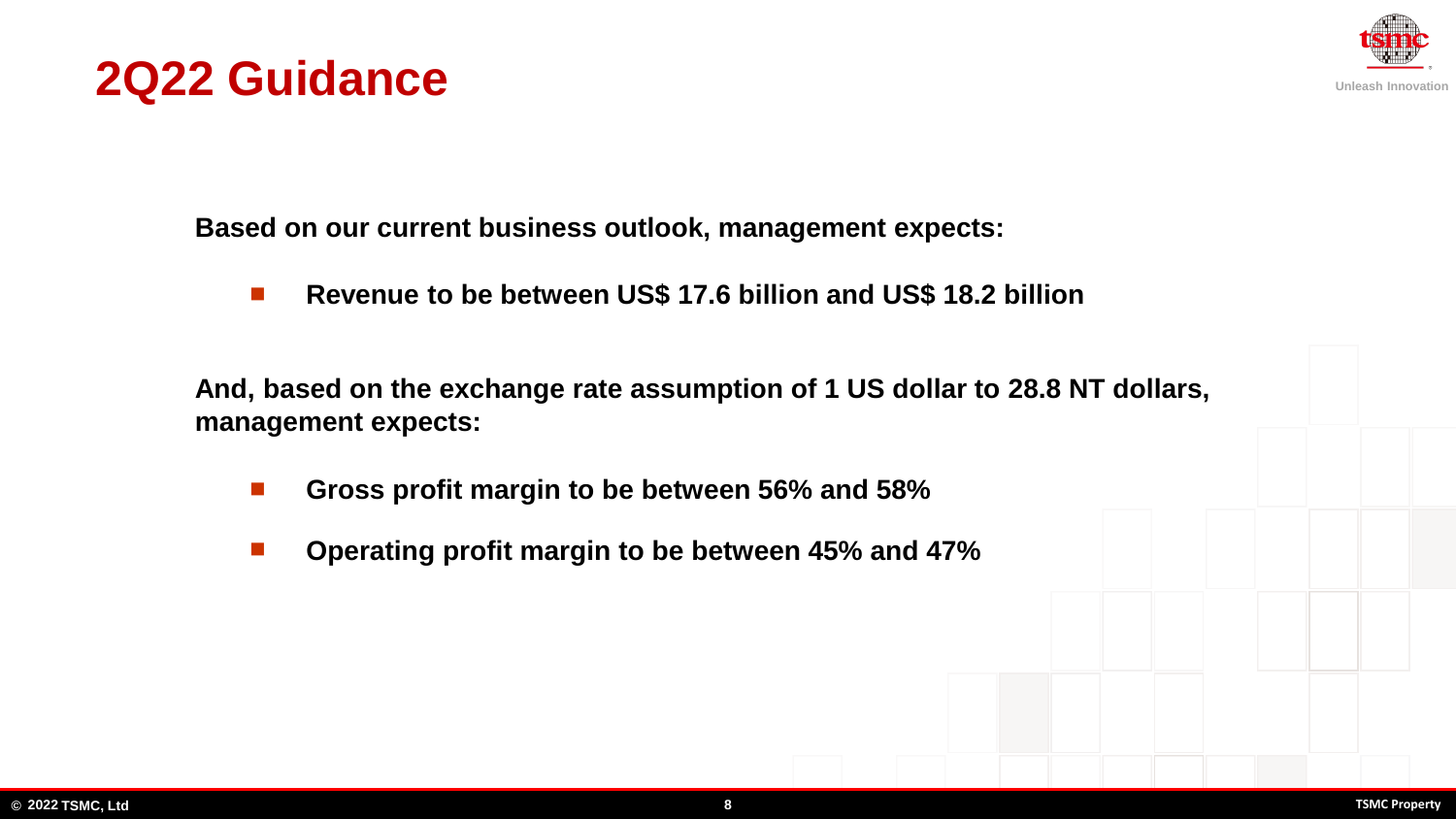

### **Recap of Recent Major Events**

- **DENSO to Take Minority Stake in JASM with a US\$0.35 Billion Investment (2022/02/15)**
- **TSMC Board of Directors Approved the Issuance of 1,387,000 Shares of 2021 Employee Restricted Stock Awards (RSAs). In Order to Offset Dilution from the Increase of Outstanding Shares Due to the Abovementioned Issuance, the Board Approved a Share Buyback Program for TSMC to Buy Back Its Common Shares on the Taiwan Stock Exchange. In Addition, the Board Approved the Issuance of No More Than 2,960,000 Common Shares of RSAs for the Year 2022, Which Will be Submitted to the 2022 Annual Shareholders' Meeting for Approval (2022/02/15)**
- **TSMC Board of Directors Approved the Issuance of Unsecured Corporate Bonds for an Amount Not to Exceed NT\$60 Billion (Approximately US\$2.26 Billion) and the Issuance of US Dollar-Denominated Unsecured Corporate Bonds for an Amount Not to Exceed US\$1 Billion (2022/02/15)**
- **TSMC Board of Directors Approved NT\$2.75 Cash Dividend for the Fourth Quarter of 2021 and Set June 16 as Ex-Dividend Date, June 22 as the Record Date and July 14, 2022 as the Distribution Date (2022/02/15)**

<sup>•</sup> Please visit TSMC's website (https://www.tsmc.com) and Market Observation Post System (https://mops.twse.com.tw) for details and other announcements